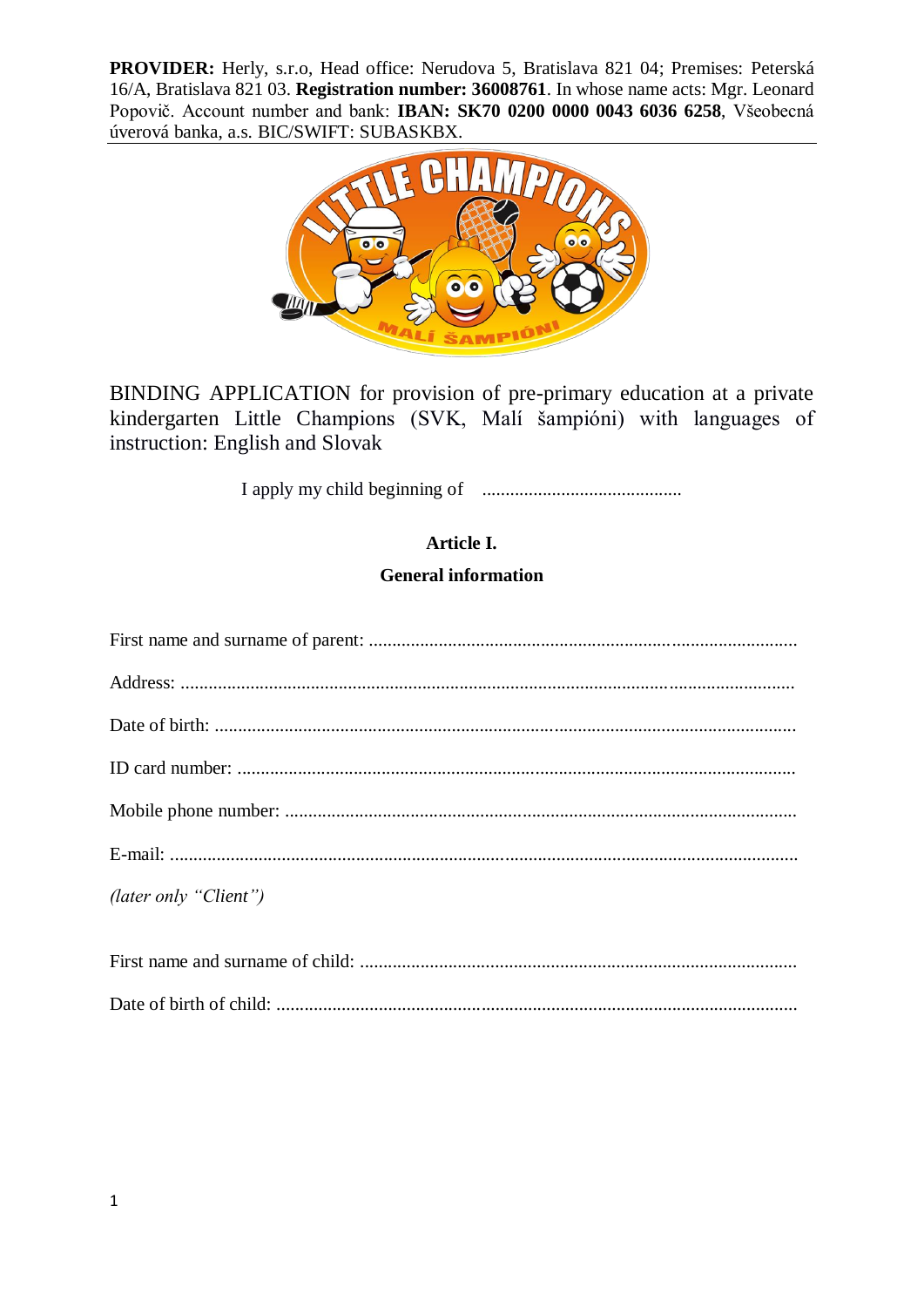**PROVIDER:** Herly, s.r.o, Head office: Nerudova 5, Bratislava 821 04; Premises: Peterská 16/A, Bratislava 821 03. **Registration number: 36008761**. In whose name acts: Mgr. Leonard Popovič. Account number and bank: **IBAN: SK70 0200 0000 0043 6036 6258**, Všeobecná úverová banka, a.s. BIC/SWIFT: SUBASKBX.

**I am interested in \*:** 

**PRICE LIST VALID FROM 1.11.2021**

#### **CHILDREN 2-6 YEARS-OLD**

| $\Box$ Full-day care                                                    | 450 €/month                         |
|-------------------------------------------------------------------------|-------------------------------------|
| (athletics 40 € / month, tennis 60 € / month, ice-skating 70 € / month) |                                     |
| $\Box$ Full-day care with sport activities                              | 590 € / month                       |
| $\Box$ Half-day care                                                    | 420 € / month                       |
| $\Box$ Half-day care with sport activities                              | 560 € / month                       |
| (athletics 40 € / month, tennis 60 € / month, ice-skating 70 € / month) |                                     |
| $\Box$ Individual activities                                            | according to agreement              |
| $\Box$ Adaptation process / 1 day care                                  | $25 \t\text{\textsterling} / 1$ day |
|                                                                         |                                     |

**Food 5,50 € /day**

\* please highlight or underline your choices

First name and surname of other **person/persons authorized to pick up the child, their relationship to the child & mobile phone number/s:**

………………………………………………………………………………………………….. ......................................................................................................................................................

### **Article II. Rights and obligations**

In case this binding application is signed, the client undertakes to register his/her child in the Provider's facility and pays the Provider's account - **IBAN: SK70 0200 0000 0043 6036 6258, Všeobecná úverová banka, a.s.,** agreed amount according to the Price list. Do not pay before we will send you an invoice.

If the client wants to cancel his/her child's registration in writing and delivers it to the provider: a.) 10 or more days before beginning, **25% of price** will be transferred back to their account b.) from 9 to 1 day before date of beginning or the day of entry into the establishment, or without announcement or during the program, **provider will keep 100% of the price**

If there are obstacles to the acceptance of a child on the side or the provider (for example full capacity or force majeure), the client will keep 100% of the paid price, which the provider will transfer back to the account of the client no later than 30 workdays since the discovery of the circumstances.